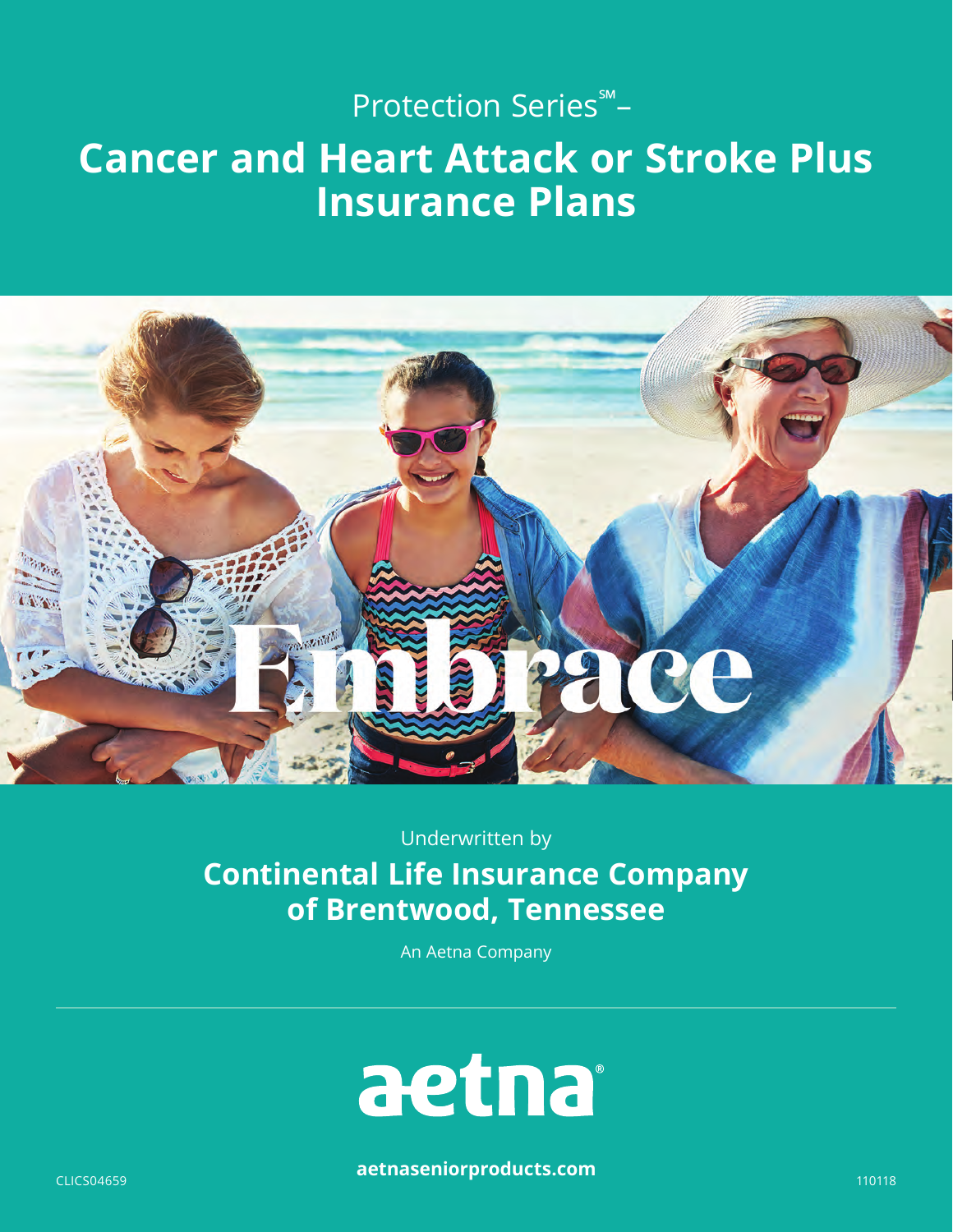# <span id="page-1-0"></span>**The real risks**

Anyone at any time can be diagnosed with **cancer**, **heart attack**, or **stroke**. Even those who lead a healthy lifestyle run the risk of being diagnosed with one or more of these illnesses. No one likes to think about the possibilities. But the risks are very real.

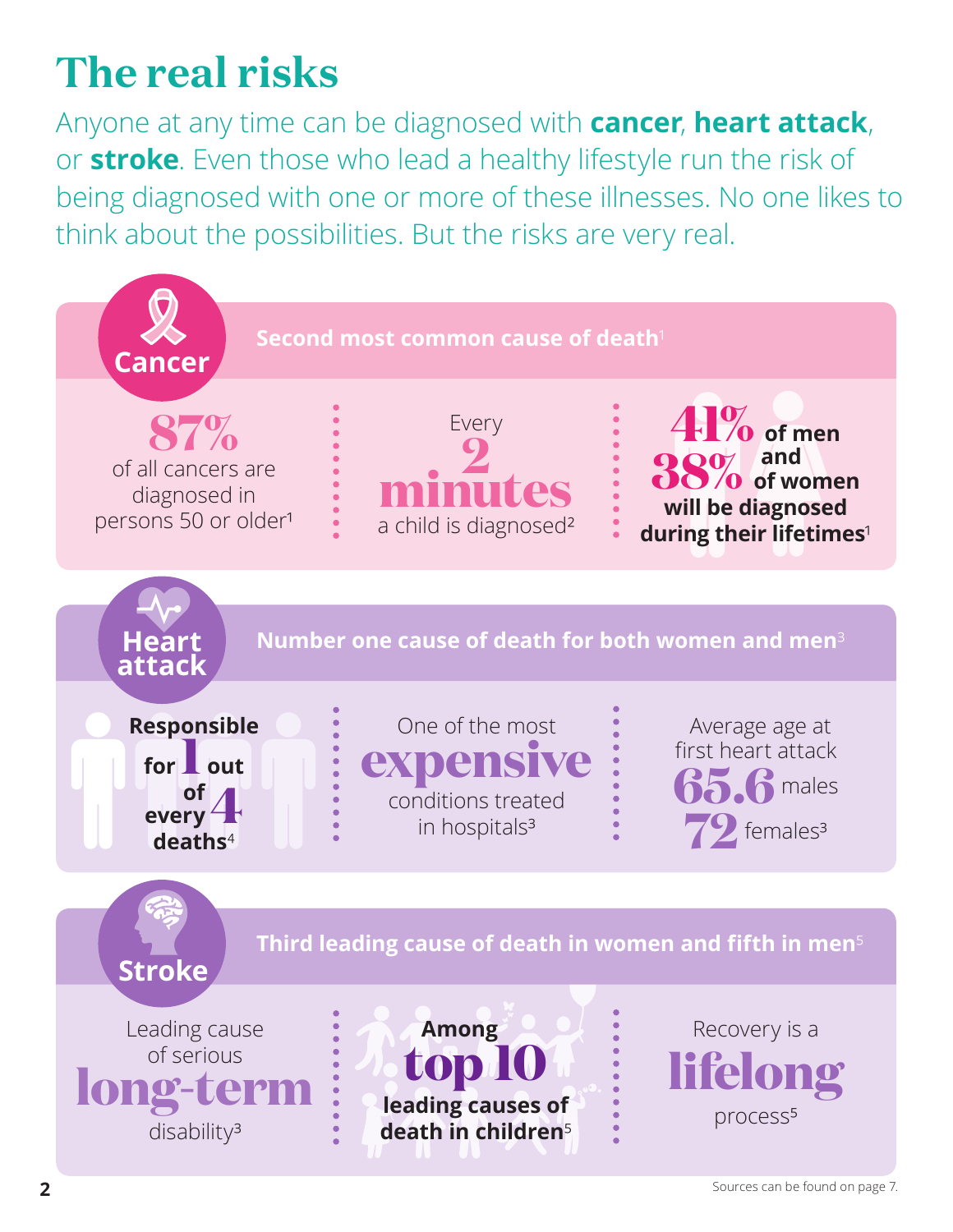# <span id="page-2-0"></span>**Good news**

The survival rates for all three illnesses are increasing. Treatment comes at a cost – and those costs are increasing as well.



[Sources can be found on page 7.](#page-6-0) 

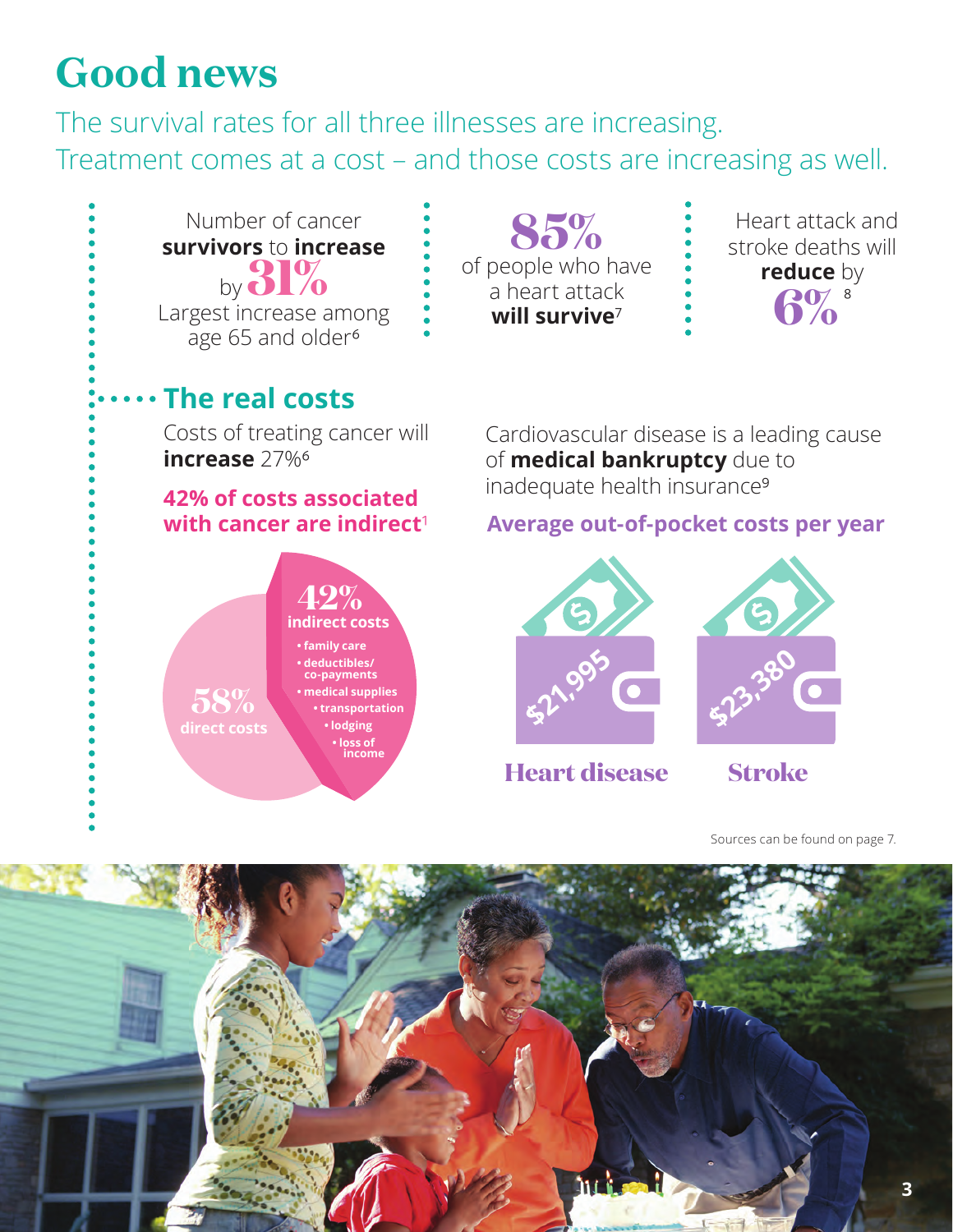### **Cancer and Heart Attack or Stroke Plus Insurance**

**Plans** 

# **Your choice**

A lump sum benefit is paid directly to you or someone you designate, regardless of any other health insurance coverage. You can choose a cancer plan or a heart attack/stroke plan or one of each, with different benefit amounts.

### **Cancer Insurance**

If diagnosed with cancer or carcinoma in situ, this policy will pay 100% of the selected benefit amount – from \$5,000 to \$75,000 (in \$5,000 increments). You choose the amount that is right for you.

You can use this money to help pay medical costs or any other expenses. Only one cancer benefit will be paid for each insured person under this policy.

## **Cancer Insurance with Recurrence Benefit**

If diagnosed with cancer or carcinoma in situ, this policy will pay 100% of the selected benefit amount – from \$5,000 to \$75,000 (in \$5,000 increments). And if you want to be covered in case the cancer returns, the recurrence benefit is payable as long as

medical advice or treatment has not been received for at least two years from the date of the last cancer diagnosis. The recurrence benefit will pay a percentage of the selected benefit amount (not to exceed an additional 100%).

| <b>Period without medical advice or</b><br>treatment and recurrence | <b>Percentage of benefit</b><br>amount payable |
|---------------------------------------------------------------------|------------------------------------------------|
| Less than 2 years                                                   | 0%                                             |
| 2 years to less than 5 years                                        | 25%                                            |
| 5 years to less than 7 years                                        | 50%                                            |
| 7 years to less than 9 years                                        | 75%                                            |
| 9 years or more                                                     | 100%                                           |
|                                                                     |                                                |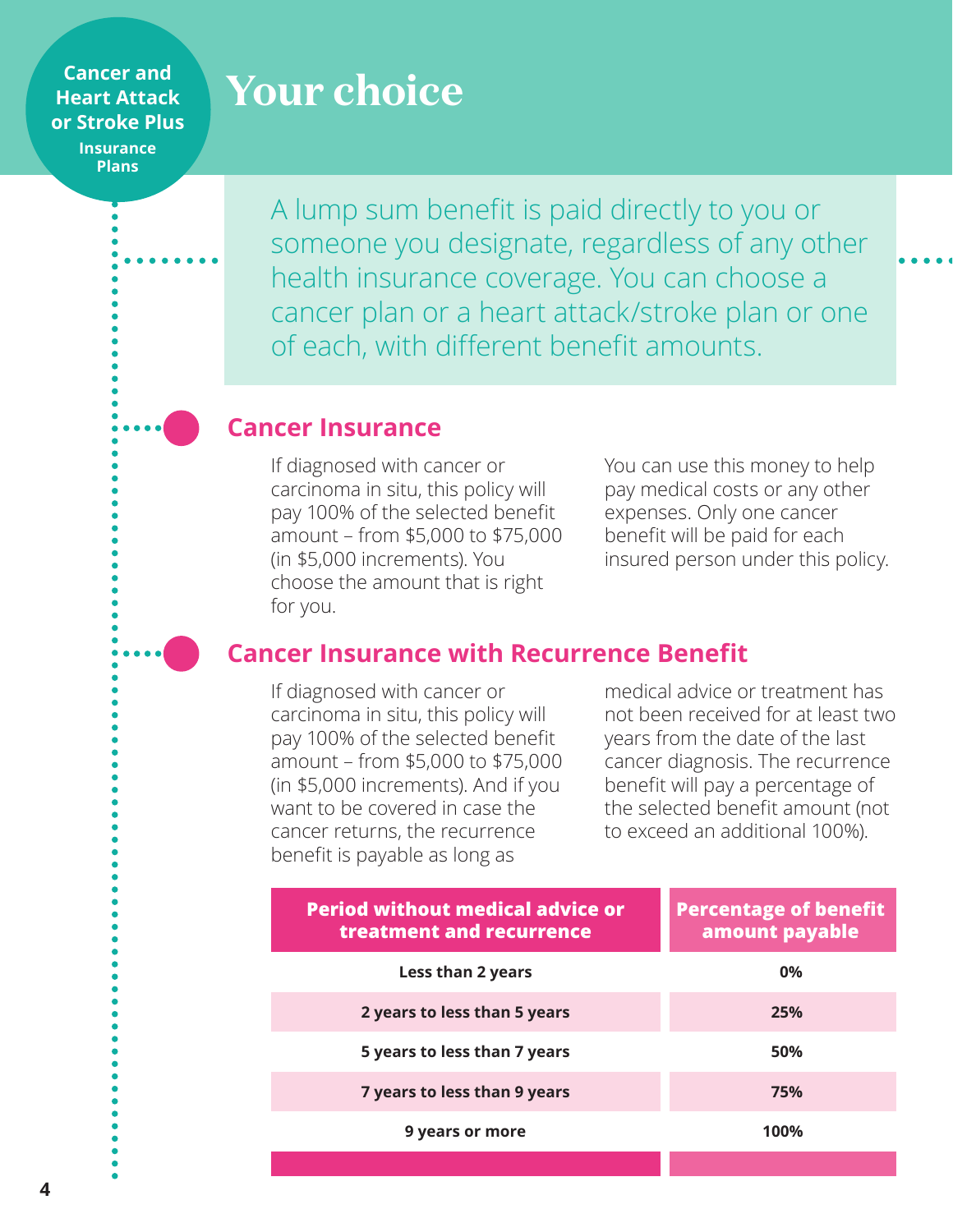# **Our solutions for protection**

How would you and your family pay bills if diagnosed with one of these illnesses? This insurance can help you manage those expenses and preserve your savings.

## **Heart Attack or Stroke Insurance**

If diagnosed with a heart attack or stroke, this policy will pay 100% of the selected benefit amount – from \$5,000 to \$75,000 (in \$5,000 increments). You choose the amount that is right for you.

You can use this money to help pay medical costs or any other expenses. Only one heart attack or stroke benefit will be paid for each insured person under this policy.

### **Heart Attack or Stroke Insurance with Recurrence Benefit**

If diagnosed with a heart attack or stroke, this policy will pay 100% of the selected benefit amount – from \$5,000 to \$75,000 (in \$5,000 increments). And if you want to be covered in case of a subsequent heart attack or stroke, the recurrence benefit is

payable as long as at least two years have passed since the date of the last heart attack or stroke. The recurrence benefit will pay a percentage of the selected benefit amount (not to exceed an additional 100%).

| <b>Percentage of benefit</b><br>amount payable |
|------------------------------------------------|
| 0%                                             |
| 25%                                            |
| 50%                                            |
| 75%                                            |
| 100%                                           |
|                                                |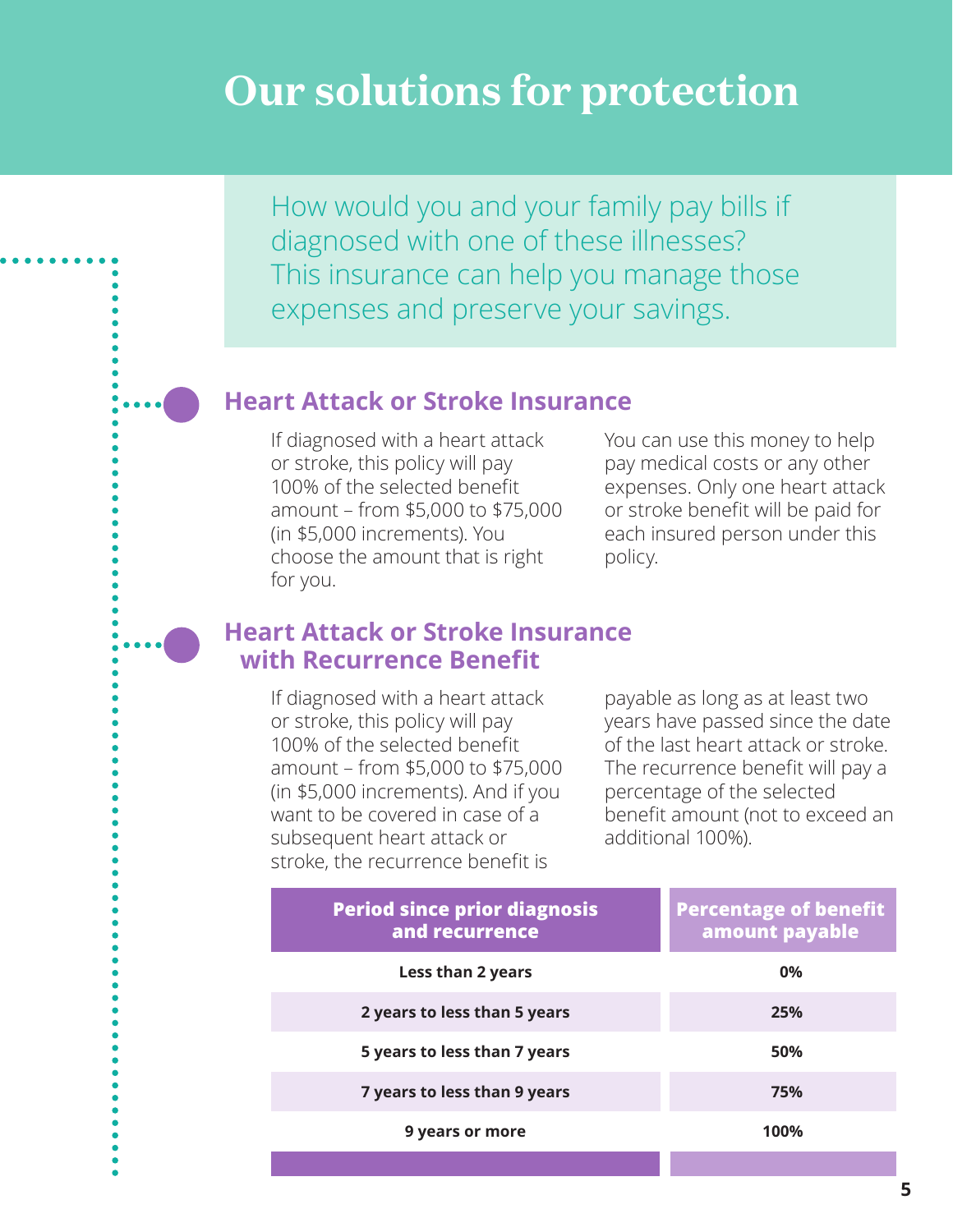### **Cancer and Heart Attack or Stroke Plus Insurance Plans**

# **Being prepared**

You may have more freedom in treating your illness, without worrying about expenses. Protect yourself by applying for insurance coverage, getting regular screenings, looking for signs that lead to early detection, and recognizing the symptoms.

### **Issue ages**

18-89 (age last birthday)

### **Coverage**

Individual, individual and spouse/domestic partner, individual and child(ren), and family. Same lump sum benefit amount for each covered person. Children (18-26) and divorced spouses/domestic partners can convert to an individual policy without underwriting or proof of insurability.

### **Plan benefit amounts**

Minimum = \$5,000; maximum = \$75,000; increments of \$5,000

### **30 days waiting period**

Eligibility for benefits begins 30 days after the coverage effective date.

### **30 days free look**

Return any policy for any reason within 30 days after receipt for a full refund of all premiums paid.

### **Guaranteed renewable**

No worries of cancelled coverage for the life of the policy, as long as the premiums are paid on time.

## **Definitions**

### **Cancer**

A disease manifested by the presence of a malignancy characterized by the uncontrolled and abnormal growth and spread of malignant cells in the body. This includes: Hodgkin's disease, leukemia, lymphoma, carcinoma, sarcoma, or malignant tumor.

### **Carcinoma in situ**

An early stage cancer in which the cancerous growth or tumor is confined to the site from which it started, and has not spread to surrounding tissue or other organs in the body.

### **Heart attack**

An acute myocardial infarction resulting in the death of a portion of the heart.

#### **Recurrence**

Diagnosis that occurs after the one time benefit amount has been paid for the same insured person.

### **Stroke**

An acute cerebrovascular event caused by intra-cranial thrombosis or hemorrhage, or embolism from an extra-cranial source, with acute onset of new neurological symptoms, and new objective neurological deficits on clinical examination; which persists for more than 30 days.

## **Our commitment to you**

Continental Life Insurance Company of Brentwood, Tennessee, an Aetna company headquartered in the Nashville, Tennessee area, has an unwavering commitment to providing the best service possible, quick claims payment, quality products with solid financial backing, and friendly associates with extensive knowledge and experience to help with your insurance needs. For over 35 years, policyholders have relied on our company to be there when they need us. We take those obligations very seriously and everything we do is focused on fulfilling our commitments in a timely, hassle-free manner – so you can have the best experience possible. **6**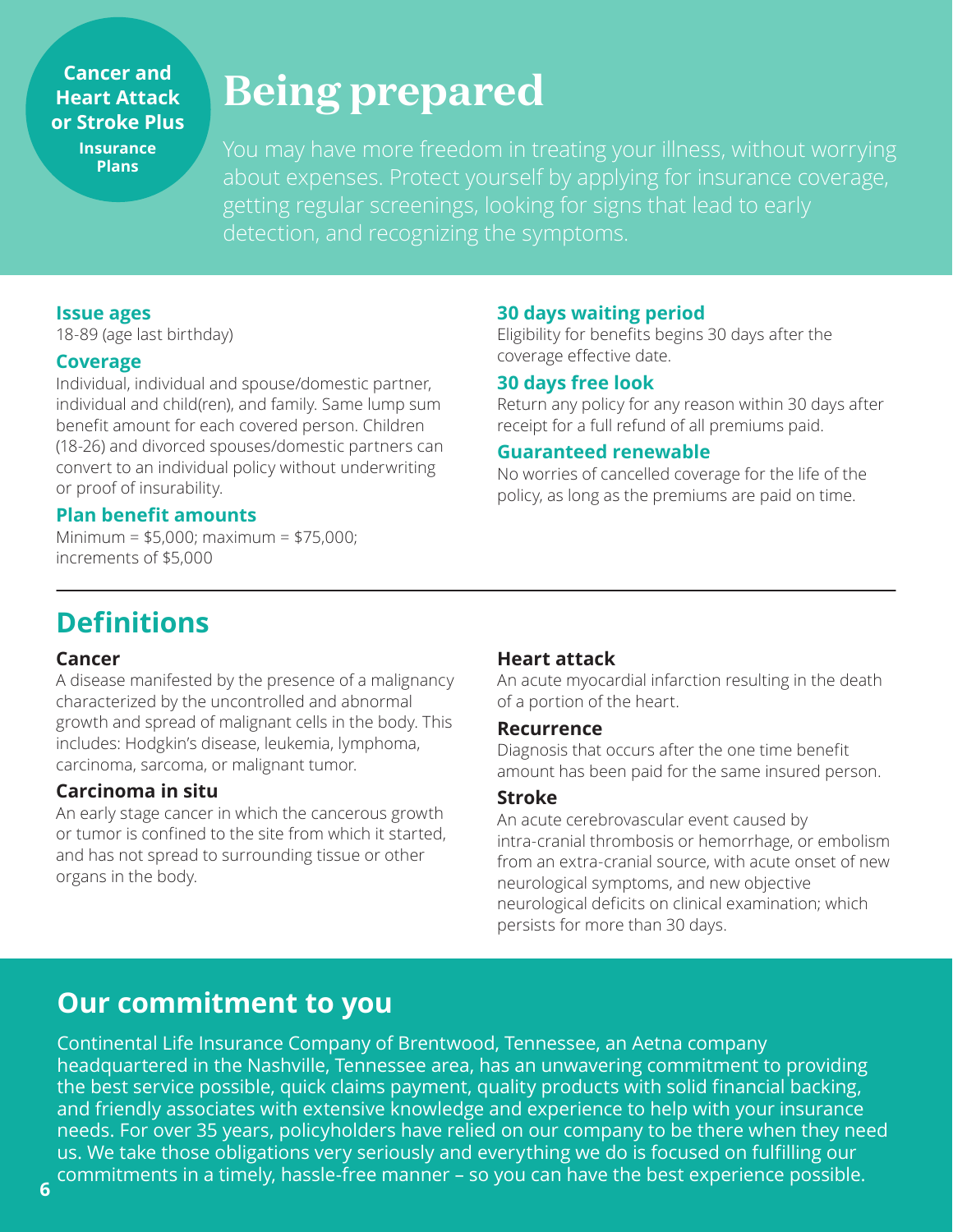## <span id="page-6-0"></span>**Limitations and exclusions**

### **Cancer**

### **We will not pay for losses resulting from, or expenses of:**

- 1. Intentional self-inflicted injury or sickness;
- 2. Use of drugs or intoxicants unless taken under the direction of a physician;
- 3. Being exposed to a declared or undeclared war, or any act of declared or undeclared war.

### **The following illnesses, conditions, diseases and injuries are excluded:**

- 1. Skin cancer, other than malignant melanoma;
- 2. Premalignant conditions or conditions with malignant potential;
- 3. Any diseases or illnesses other than cancer, even though other such diseases or illnesses may have been complicated, aggravated or be directly or indirectly affected or caused by cancer.

### **Heart attack or stroke**

### **We will not pay for losses resulting from, or expenses of:**

- 1. Suicide or any attempt at suicide or intentionally self-inflicted injury or sickness or any attempt at intentionally self-inflicted injury or sickness;
- 2. Use of drugs or intoxicants unless taken under the direction of a physician;
- 3. Commission of or attempted commission of a felony or, to which a contributing cause was the insured person being engaged in an illegal occupation;
- 4. Voluntary participation in any riot or civil insurrection;
- 5. Being exposed to a declared or undeclared war, or any act of declared or undeclared war;
- 6. Balloon angioplasty procedure; laser relief or other like procedure; or

7. Practicing for or participating in any semiprofessional or professional competitive athletic contest for which compensation or remuneration is received.

### **The following illnesses, conditions, diseases and injuries are excluded:**

- 1. Transient Ischemic Attack (TIA);
- 2. Brain damage due to accident or injury, infection, vasculitis, inflammatory disease, or demyelinating process;
- 3. Vascular disease affecting the eye or optic nerve;
- 4. Vertebrobasilar insufficiencies;
- 5. Incidental findings on imaging studies;
- 6. Ischemic disorders of the vestibular system;
- 7. Disease or injury involving the cardiovascular system other than a heart attack;
- 8. A cardiac arrest that is not caused by a heart attack; or
- 9. Any diseases or illnesses other than heart attack or stroke even though other such diseases or illnesses may have been complicated, aggravated or be directly or indirectly affected or caused by heart attack or stroke.

### **Reference Outline of Coverage and policy for complete details.**

#### **Sources for pages [2](#page-1-0) and [3:](#page-2-0)**

<sup>1</sup>American Cancer Society, Cancer Facts & Figures 2017, cancer.org ²Pediatric Cancer Research Foundation Annual Report 2015, pcrf-kids.org ³American Heart Association, American Stroke Association, Heart Disease and Stroke Statistics 2018 At-A-Glance ⁴Centers for Disease Control and Prevention, Heart Disease Facts 2017, [cdc.gov](http://cdc.gov) ⁵National Stroke Association, 2017 Facts, stroke.org ⁶Cancer Costs May Rise 27% by 2020, John Commins, HealthLeaders Media, January 2011 <sup>7</sup>Stroke Fact Sheet, Centers for Disease Control and Prevention, [cdc.gov](http://cdc.gov) ⁸Top Ten Things to Know About Heart Disease and Stroke Statistics, American Heart Association, heart.org, American Stroke Association, stroke.org [⁹https://www.uphelp.org/Emmet%20Pierce,](https://www.uphelp.org/Emmet%20Pierce) download 8/29/18